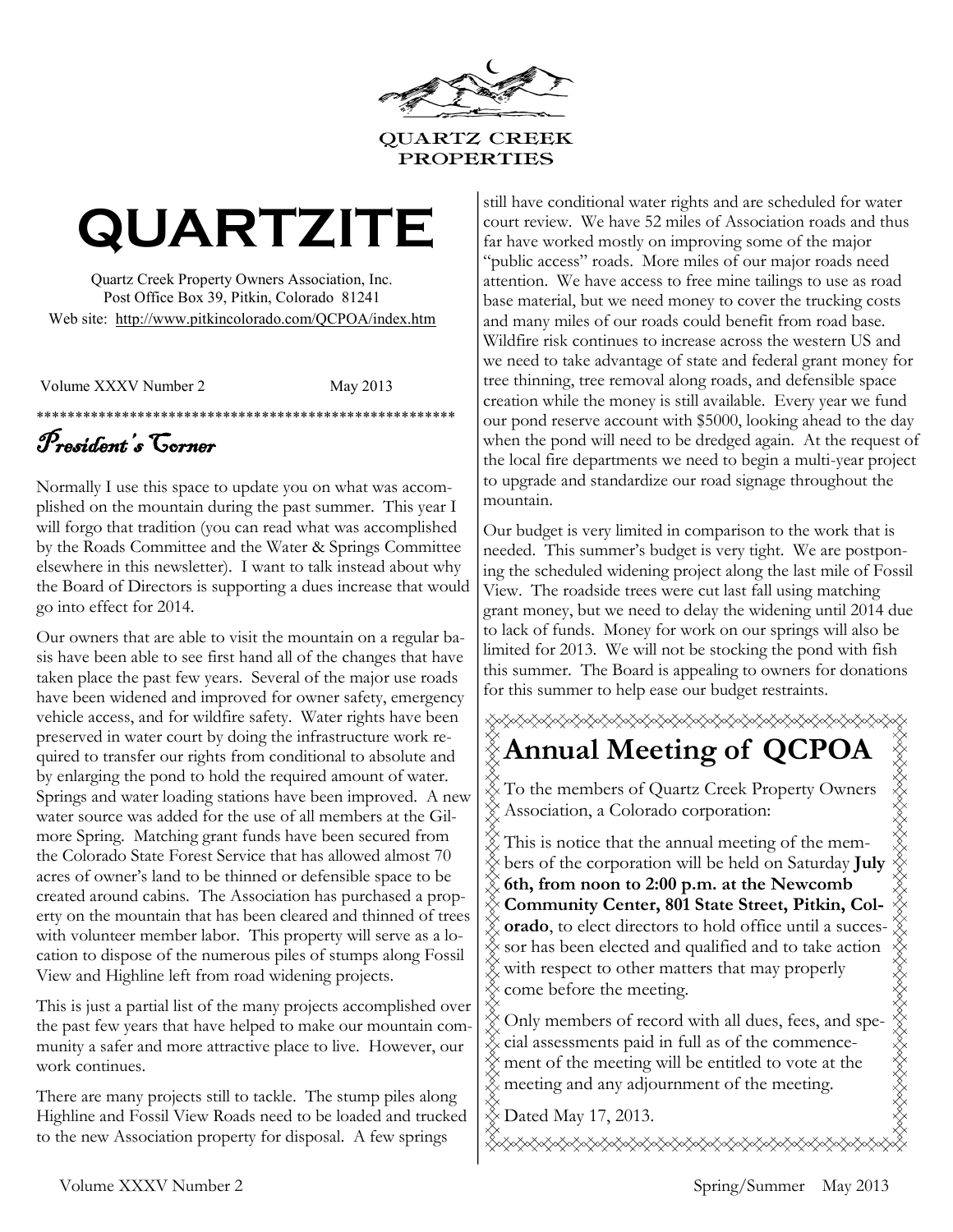

<span id="page-1-0"></span>For all of these reasons, the Board carefully considered proposing a dues increase effective for 2014. The current dues are \$140 per year and the proposal is a \$30 increase to \$170 per property per year. The last dues increase was approved in 2010, effective 2011.

Our hope is that you will consider the work the Board has accomplished and what still needs to be done and will decide to support the proposed dues increase beginning in 2014.

Thank you!

Terry Davis President QCPOA [QCPOA@comcast.net](mailto:QCPOA@comcast.net)

2012/2013 Board Members

Terry Davis, President [QCPOA@comcast.net](#page-1-0) Spencer Nicholl, Vice President, Fire Protection and Security Chair Spencer.nicholl@bighornministries.org

Lucinda Lull, Treasurer [MayorKC@aol.com](#page-1-0) Kitty Councilman, Secretary\* bruceandkitty@hotmail.com Bruce Councilman, Roads Chair [bruceandkitty@hotmail.com](mailto:jcourdin@msn.com) Ron Blue, Water & Springs Chair rgkjblue@gmail.com Matt Gilbreth, Architectural/Pre-Construction Chair

[mgilbreth@arborcarpet.com](mailto:mgilbreth@arborcarpet.com)

\*Kitty Councilman has been appointed by the board to replace Gary Bandy for the remainder of his term as he has stepped down from the board for personal reasons.

\*\*\*\*\*\*\*\*\*\*\*\*\*\*\*\*\*\*\*\*\*\*\*\*\*\*\*\*\*\*\*\*\*\*\*\*\*\*\*\*\*\*\*\*\*\*\*\*\*\*\*\*\*\*\*\*\*\*\*\*\*\*\*\*\*\*\*\*

Quartzite, Editor/Publisher, Nancy Hand [QuartziteQCP@aol.com](#page-1-0) Cattle Chair, Bruce Rea

QCPOA Web site: [http://www.pitkincolorado.com/QCPOA/index.htm](#page-1-0) \*\*\*\*\*\*\*\*\*\*\*\*\*\*\*\*\*\*\*\*\*\*\*\*\*\*\*\*\*\*\*\*\*\*\*\*\*\*\*\*\*\*\*\*\*\*\*\*\*\*\*\*\*\*\*\*

# Letter From The Editor

As you may have noticed, you are receiving the Spring/ Summer Quartzite early this year. Some of the summer residents have not been receiving their Quartzite at their home address before leaving for their summer residence on "the mountain" so the Spring/Summer editions of the Quartzite will be mailed mid-May from now on. Because of this earlier mailing, you will no longer receive a duplicate copy of the Quartzite mailed to your summer address.

If you did not receive an email notice from me about the Winter/Spring edition, please provide me with your email address so that I can update my files. The Winter/Spring edition is an online only edition and can be viewed at the QCPOA Web site.

**ADDITIONALY, IF YOU HAVE ANY CHANGES IN MAILING ADDRESS, EMAIL ADDRESS OR PROPER-TY OWNERSHIP, PLEASE NOTIFY NANCY HAND AT QUARTZITEQCP@AOL.COM OR ANY BOARD MEMBER AND PROVIDE YOUR NAME, THE CLAIM NAME AND ANY CHANGES.** 

You may also want to join us on Facebook at the group QCPOA Pitkin Colorado as the best way to keep up-to-date on all things related to QCP.

Thank you, Nancy Hand Editor/Publisher, Quartzite

Fire and Safety Report Wild Fire Risk in QCP By Terry Davis

2012 proved to be devastating wildfire season for Colorado, as well as most of the western US states. In fact, 2012 was the worst fire season in a decade, with one fire still burning in Rocky Mountain National Park on the last day of December.

In all, across the West, more than a dozen lives were lost, 2,700 homes were destroyed, and more than 9.2 million acres were burned. The 8 million-acre burn level has been surpassed six times over the past decade. In the prior decade, between 1992 and 2001, there was only one year in which more than 7 million acres burned. This reflects long-term conditions and trends.

In Quartz Creek, we are doing everything we can to encourage our owners to create defensible spaces on their properties and to encourage thinning and wildfire mitigation. In addition, the Association is working diligently, within our limited budget, to do thinning along our roadsides and to widen our major roads. Only widened roads with roadside thinning will permit safe access for emergency response vehicles and personnel, while at the same time allowing our owners to escape the mountain in the event of a wildfire.

Please support our efforts by being patient with our ongoing roadwork and making any donation you can afford to our road fund.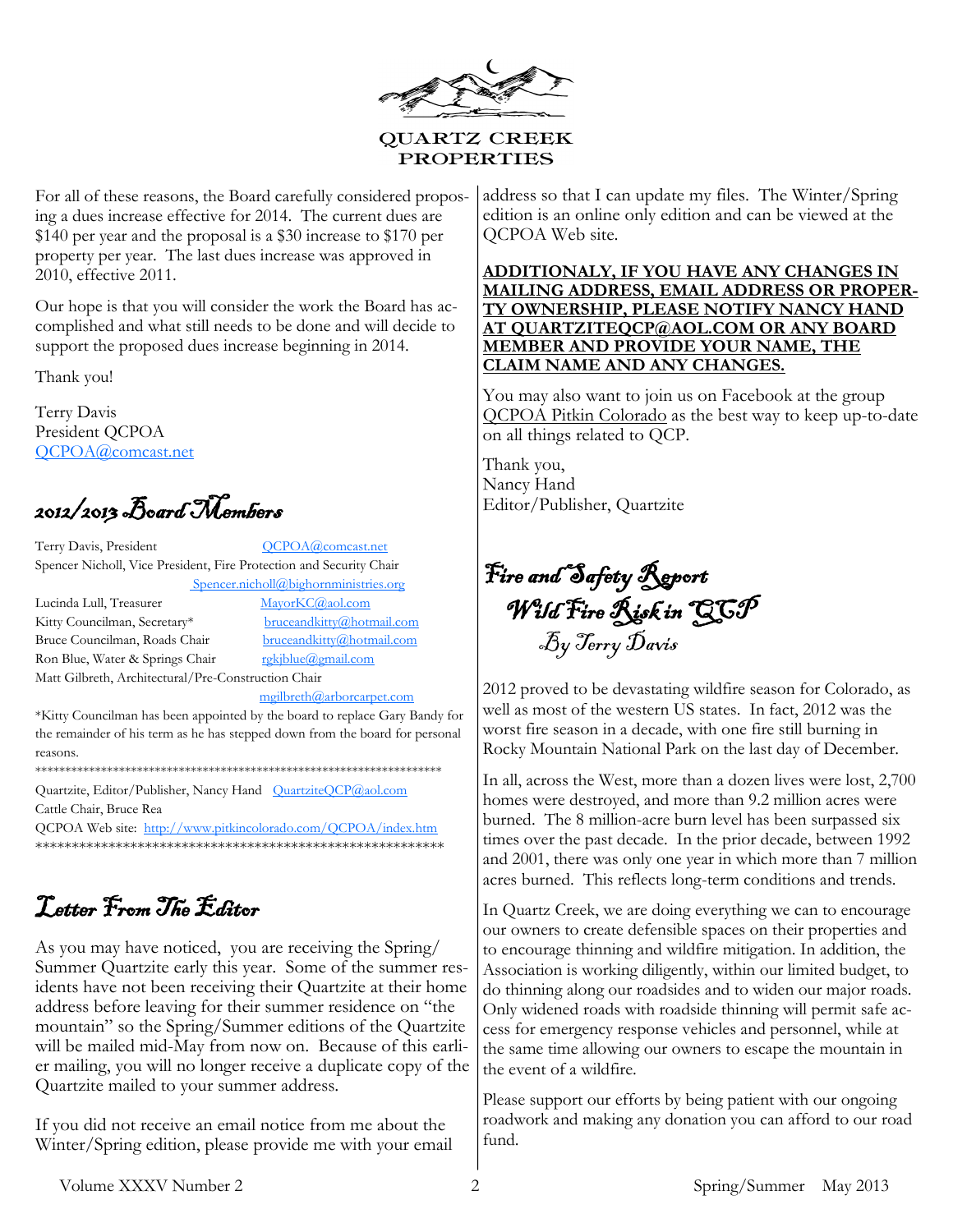

**QUARTZ CREEK PROPERTIES** 

# <span id="page-2-0"></span> Chimney Fire Dangers!! Help Us Prevent A Wildfire in QCP

A chimney fire in the wood stove flue in your cabin could be disastrous. In a chimney fire, the creosote buildup in the flue catches fire and burns extremely hot, often with flames shooting several feet out of the top of the flue and sparks rolling down the roof. A chimney fire could burn down your cabin and could easily start a wildfire.

Many of us have not cleaned our stove flues on a regular basis. It can be done by the owner, but is difficult and sometimes dangerous work that requires some specialized tools. A proper cleaning is best done by a certified professional.

Owner Rick Coffman has experienced two chimney fires at his winter home where he burns a lot of firewood. Having experienced this twice, along with the volunteer fire department responding with five vehicles, Rick is concerned about what a chimney fire could do on the mountain.

Rick has volunteered to organize a list of owners wishing to have their flues cleaned and has researched "chimney sweeps" in the Gunnison area. Mountain Fireplace Specialists out of Gunnison normally charge \$199 for a flue cleaning in the Pitkin area. However, if we can arrange a minimum of five cleanings a day, the cost is reduced to \$179. If you pay cash at the time of cleaning, the cost is further reduced to \$139.

This service includes:

- A sweep of the venting system servicing the appliance
- A level 1 inspection (As outlined by the National Fire Protection Association)
- A Combustion chamber cleanout
- A general hearth area cleaning

\$139 is a small price to pay to protect your cabin and to possibly prevent a forest fire. If you are interested in having your flue cleaned this summer, please email Rick at [skeleton567@gmail.com](#page-2-0) with your name, your location on the mountain, and when you would be on the mountain.

Roads Report By Bruce Councilman

#### **The following Roads Report is reprinted from the Winter/Spring Quartzite along with additional information from Bruce on plans for 2013:**

2012 was a busy year for road work and fire mitigation. First of all, I want to thank the many volunteers and Board members who provided assistance with everything from tree cutting and chipping on our newly acquired Paleozoic 5 property to installing railroad ties at the concrete grates on Grasshopper and Chicago Park roads and installing signs at various locations.

Accomplishments for 2012 included:

- Completed widening and raising road bed of North Pond Road from the pond in Armstrong Gulch to its intersection with Hall's Gulch Road. Also added a culvert in the low spot just beyond the Porpenn Road intersection.
- Graded Chicago Park and Grasshopper roads from entry to the 4-way intersection located near the top of Chicago Park.
- Graded approximately a half mile of upper Highline Drive from Terrible Mountain Road towards Halls Gulch Road.
- Corrected grade at water bars along Highline Drive.
- Completed final grading and added water bars along newly widened portion of Fossil View Drive from Highline Drive intersection to Silver Bluff Trail intersection.
- Widened and added road base material on Grasshopper Road from Gilmore Spring up to the 4-way intersection.
- Completed the addition of road base material along all of Highline Drive.
- Began fire mitigation/tree thinning along the last mile of Fossil View Drive from the Silver Bluff Trail intersection to the QCP boundary just beyond the Royal Road intersection. This project also includes clear cutting of trees in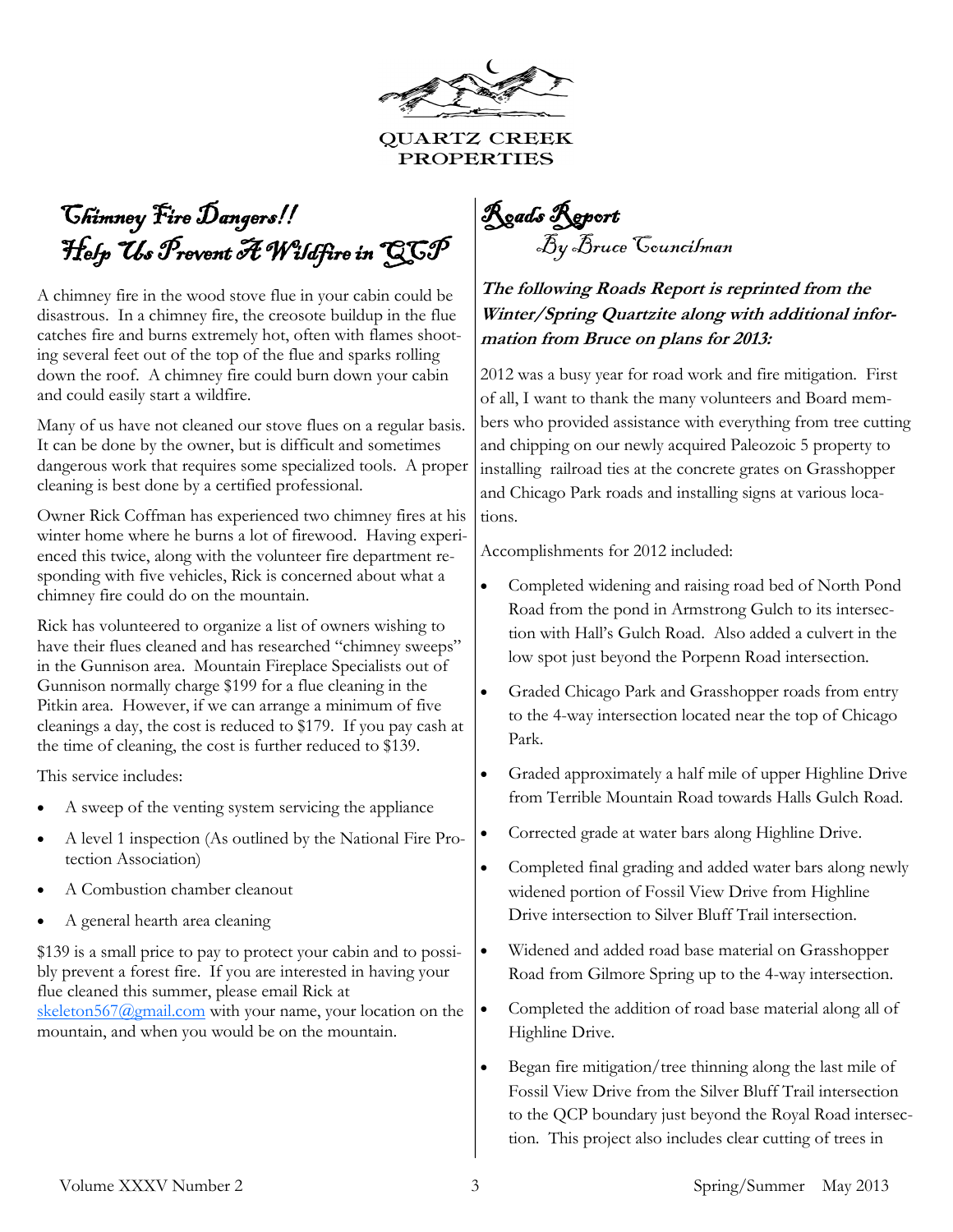

preparation of future widening of that portion of road.

- With the help of many volunteers, we thinned trees and clear-cut on most of the Association owned Paleozoic 5 property. We also added a driveway on Fossil View Drive to access the property. Thanks to all the volunteers who helped with this project over several work days!
- Again, with the help of many volunteers we were able to install rail road ties at the 2 concrete grates located on Grasshopper and Chicago Park Roads. This will allow track vehicles to travel over the grates without damaging them.
- More thanks to our volunteers for helping with the installation of our new community bulletin board and several additional signs at the dumpsters, at the blind curve on CP Road near the Pitkin Cemetery, and at some of our springs.

Plans for the 2013 season include beginning to install standardized road signs that will conform to emergency services requirements. This initial phase will include signage on Chicago Park, Grasshopper, and Highline roads. We hope to also spread road base (mine tailings) on the newly completed North Pond Road as well as the completed portion of Fossil View Drive. Other projects include completion of tree cutting on the second half of Fossil View Drive and touch-up grading on our main roads.

I look forward to working together with all of our members to continue improving the safety and enjoyment of our "mountain" and I invite any of our property owners to contact me with any of your concerns and ideas.

Springs Report-Ron Blue

#### **The following Springs Report is reprinted from the Winter/Spring Quartzite:**

Not much is planned for spring work this year.

With the upgrade to the delivery station at Armstrong spring, the State has restored the absolute rights to approximately 2.0 cubic feet per second. This is enough water to serve a community of 1,000 people with 650 gallons a day each. The fire hydrant was a convenient way to provide the delivery capacity required.

#### **PROPOSED BY-LAW CHANGE**

Article VII, Section 1 states that:

**The Association shall hold at least one meeting per year, which shall be held on the nearest Saturday to July 4th of each year.** 

Most years the Saturday nearest to July 4th is also the Pitkin Firemen's Day events. Since this involves several activities including a parade and dinner, it is often difficult for QCPOA to schedule our meeting at the Newcomb Community Center without conflicting with those Firemen's Day activities. The Board of Director's proposes the following change to the wording of the bylaws to allow more flexibility in our annual meeting date:

**The Association shall hold at least one meeting per year, which shall be held within a 7-day period before, after, or on July 4th, whenever possible, to avoid conflicts with local events.**

#### **UNPERMITTED LIVING STRUCTURES IN QCP**

The Board of Directors asks all owners to be aware of our Association Polices and our Architectural Guidelines. These are available on our website.

In the past it was not uncommon for an owner to build an unpermitted structure and use it as a living structure. Often these were 10' X 12' (or larger) structures built as "storage buildings".

Please be aware that this use is NOT permitted by Gunnison County. It is and has been an illegal living structure. The county is now enforcing this regulation and the penalties can be stiff.

The Association has not, and is not, condoning this practice. Every owner is required to abide by all Gunnison County building codes and regulations.

The following paragraphs are from the Architectural Guidelines. The complete text can be found on the Association website at: [http://www.pitkincolorado.com/QCPOA/index.htm](#page-4-0)

Gunnison County does not allow unpermitted living structures,

Volume XXXV Number 2  $\frac{4}{4}$  Spring/Summer May 2013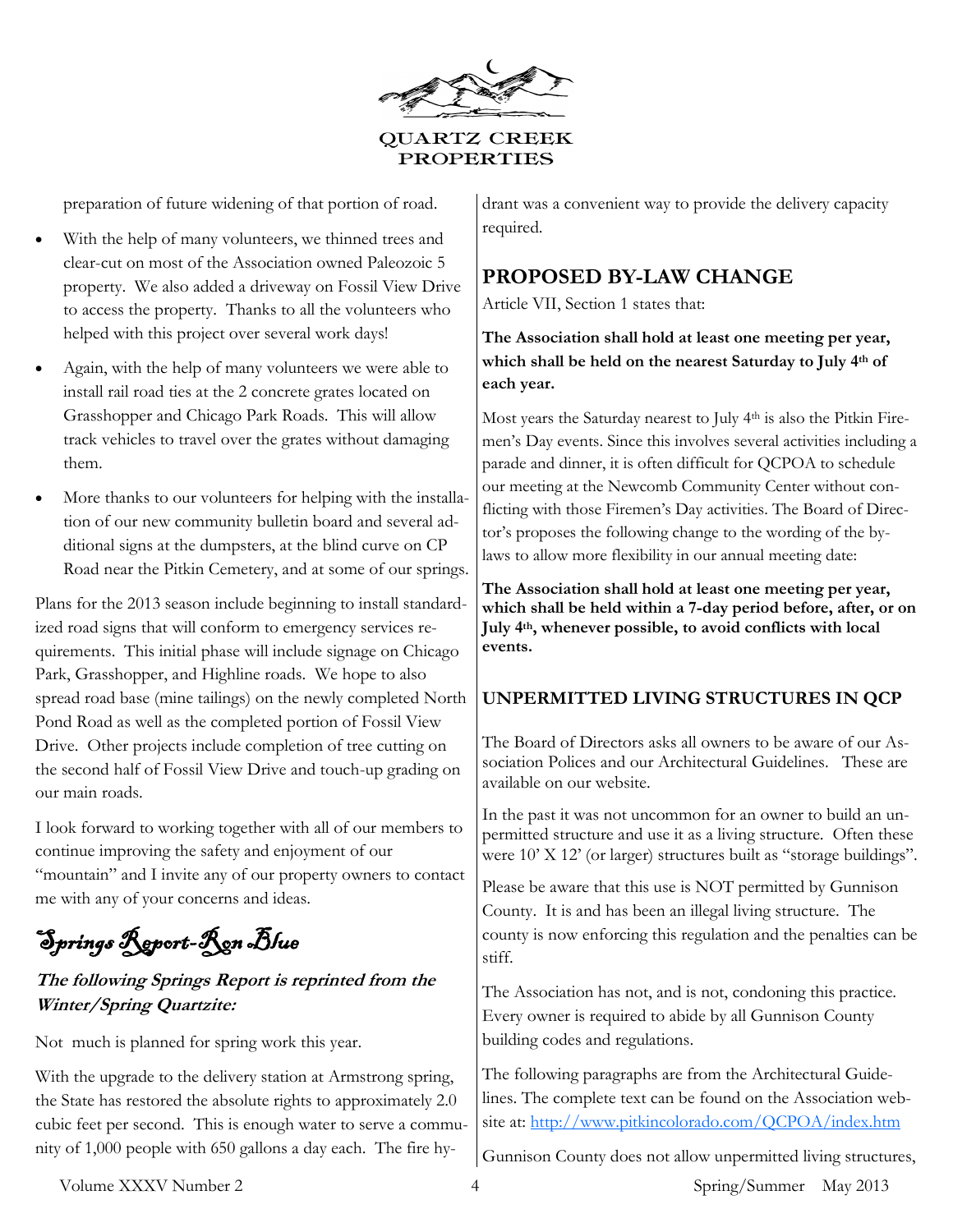

<span id="page-4-0"></span>including the use of "Ten by Twelves" as residential units. Please be advised that the county may enforce penalties for such use and QCPOA advises all owners to avoid this practice. The only structure not requiring a county permit is a 120 square foot (or smaller) single story structure used ONLY for storage.

#### *All permanent structures built after July 8, 2012 and used for a living structure will be subject to the QCPOA Impact Fee regardless of permit status.*

#### **Dues Payment Verification System**

Association dues were due March 15<sup>th</sup>. To be sure that we have received and recorded your payment, please check the Association Web site for a list of all properties that have not paid dues as of May 1<sup>st</sup>. Any property still delinquent on June  $15<sup>th</sup>$  will face lien filings and the additional associated costs. PLEASE let us know immediately if you believe your dues have been paid but your property appears on the list. The website is:

http://www.pitkincolorado.com/QCPOA/index.htm

## **SNOWPACK UPDATE from Terry Davis on the QCPOA Facebook page**

As of April 24, the snowpack levels for the Gunnison Basin have continued to improve dramatically as April has been a heavy snowfall month across most of Colorado. The Gunnison Basin is at 83% of average; 89% of normal; and 237% of last year at this time. Driving access to the mountain will be much later this year as cool weather is delaying the snow melt. The upper mountain areas may not be accessible by Memorial Day weekend.

In Memorium A Tribute by Sue Rogers

Thomas S. Gilmore, 94, passed away on January 20, 2013. Nearly 3 months later on Tuesday, April 16, 2013 Frances L. Mikulenka Gilmore, 90, passed away. The couple had celebrated their 72nd Wedding Anniversary on December 28 with their family in attendance at their home west of Three Rivers.

Thomas was born to Tom and Mollie E. (Steele) Gilmore Sr. on November 2, 1918 in Waxihatchie, TX. The family moved to farm property west of Three Rivers, TX when Thomas was 9 years old. Thomas graduated from Three Rivers High School and began his own trucking company. Up to that time, he had helped his parents develop and operate a dairy farm.

Frances was born to Rudolph and Leona (Plummer) Mikulenka in Galveston, TX on May 12, 1922. She was raised in Hobson, TX and graduated from Karnes City High School. After graduation, Frances worked at the San Antonio State Hospital on South Pressa until she met Thomas Gilmore on a blind date; they were married on December 28, 1940 and came to live with Thomas' parents. Frances quickly adapted her life to complete devotion to Thomas and his family dairy business. When the depression hit and milk went to 25 cents a quart delivered, Tom Sr. decided to close down his dairy and go to work at the glass factory. Thomas Jr. worked in the oil fields, then began his own trucking company. He and Frances later developed a harvesting business, Texas Harvesters, which they worked until retirement. At the peak of their career, their combines cut 103 train cars of maize in one day for John Abott, a farmer in Harlingen, TX.

Thomas and Frances are survived by their four daughters, Ann, Peggy, Sue, and Ellen, plus 12 grandchildren, 27 greatgrandchildren, and one great-great grandchild. Thomas was preceded in death by his parents, a brother and a sister. Frances was preceded in death by her husband Thomas Steele Gilmore, Jr., her parents, two brothers and two sisters.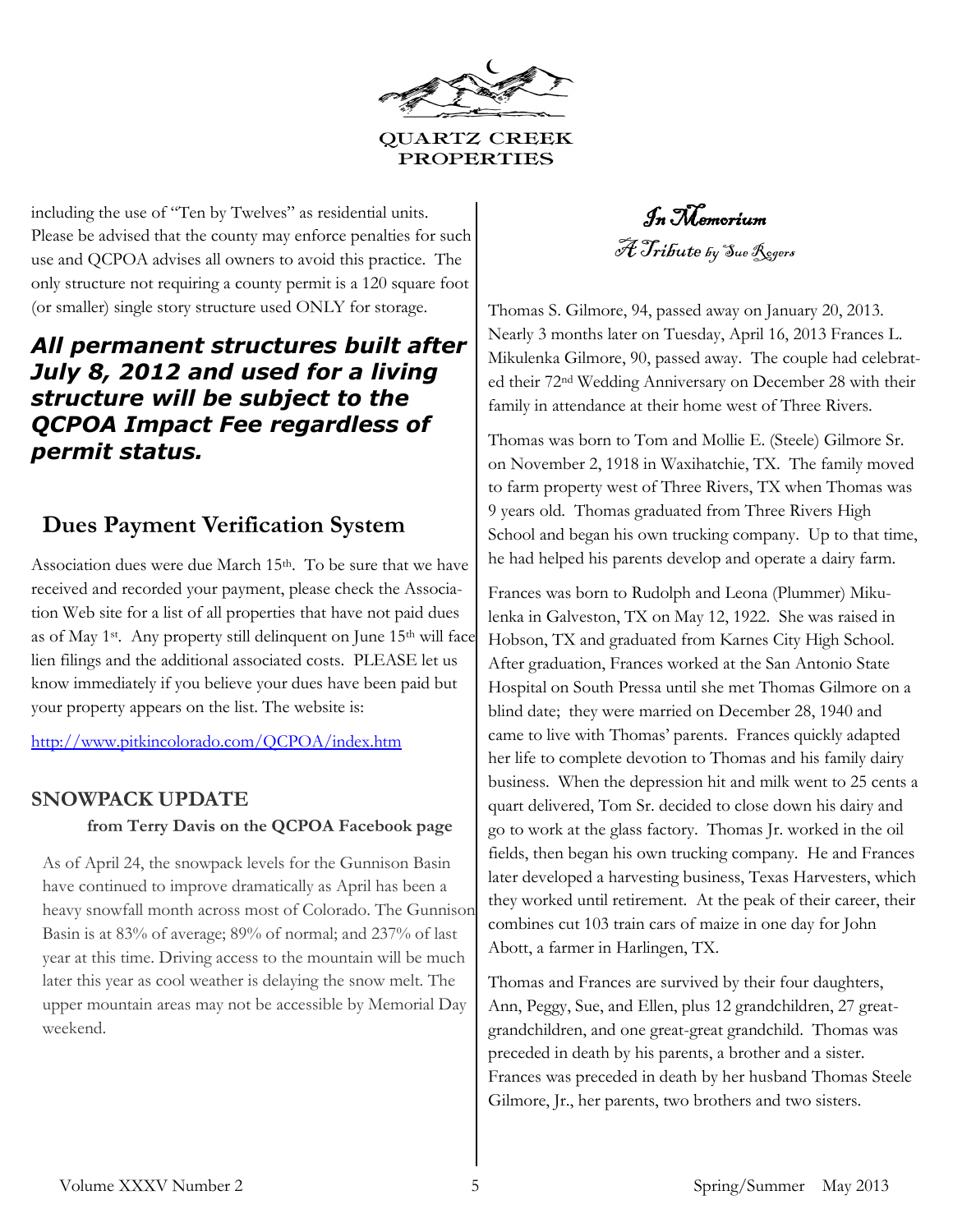

Frances and Thomas were blessed with four daughters: Beverly Ann born in 1942, Barbara Jean (Peggy) in 1943, Carole Sue in 1944, and Doris Ellen in 1945. Frances not only took care of their daughters and home, but also often worked side-byside with her husband for the next 70 years. When the girls were older, Frances worked full time with Thomas in their Gilmore Harvesting Business.

Thomas and Frances purchased property on the Nueces River after Lake Mathis became Lake Corpus Christi, and began building a lovely home there at Shady Grove. After the girls left for college, the couple moved to that home full time. When they finally retired from harvesting, they became "winter Texans", traveling to Pitkin, CO where they purchased a cabin in the early 70's.

Thomas quickly found that there would be no retirement for his skills; he moved large equipment to Pitkin from South Texas to help develop cabin sites, septic systems, water springs, and mountain roads for him and Frances, and for others who wanted to build cabins in and around Pitkin. Frances was soon recognized by new "mountain" friends as the gracious hostess she had always been in South Texas.

As people arrived to their properties in the mountains for the spring/summer, often their first stop was to the Gilmores, where, over a hot cup of coffee and fresh cake, they would discuss their dreams with Tom and Frances, who would then help them with the needed cabin pad, septic system, and roads into their properties. For over 10 years, Tom repaired and built roads on the Quartz Creek mountains every spring after run-off was over and many roads had become impassable. Frances followed behind his machinery on foot with hand tools, removing large rocks, raking and smoothing the roads. They loved the outdoors and enjoyed working them as a team.

Tom and Frances purchased the remaining unsold smaller parcels of Quartz Creek Properties from Luke Anthony in the mid-80's when he was ready to go on to another development. They then sold these parcels in the years to follow.

The Gilmores were instrumental in developing several of the springs on the mountain for water usage.\*

In later years, Thomas and Frances moved back to the Gilmore Homestead near Three Rivers, where they continued their "Winter Texan" status until three years ago when health issues caused them to settle on the home place and not travel to Colorado. In the past few years, they have had loving family surrounding them. The family will continue to enjoy the heritage of the home place near Three Rivers and Silver Link above Pitkin for years to come. They are extremely proud of and grateful for the pioneering spirit of their parents, Thomas and Frances Gilmore.

\*The private spring on upper Grasshopper was renamed Gilmore Spring in honor of Tom and Frances who transferred the water rights to the spring to QCP several years ago.

\*\*\*\*\*\*\*\*\*\*\*\*\*\*\*\*\*\*\*\*\*\*\*\*\*\*\*\*\*\*\*\*\*\*\*\*\*\*\*\*\*\*\*\*\*\*\*\*\*\*\*\*\*\*\*\*\* **A Memorial Celebration for Tom and Frances Gilmore will be held at Silver Link, Quartz Creek Properties on July 5th at 2:00 p.m. by their daughters Sue Rogers, Ellen Bystron, Ann Rizer, Peggy Wireman and their families. Enter QCP on Chicago Park Road and go past the main rock gate, take the first turn to the left, drive up around the curve past Blackwelder's and one other cabin to Silver Link. Markers will be placed for people to find the way.** \*\*\*\*\*\*\*\*\*\*\*\*\*\*\*\*\*\*\*\*\*\*\*\*\*\*\*\*\*\*\*\*\*\*\*\*\*\*\*\*\*\*\*\*\*\*\*\*\*\*\*\*\*\*\*\*\*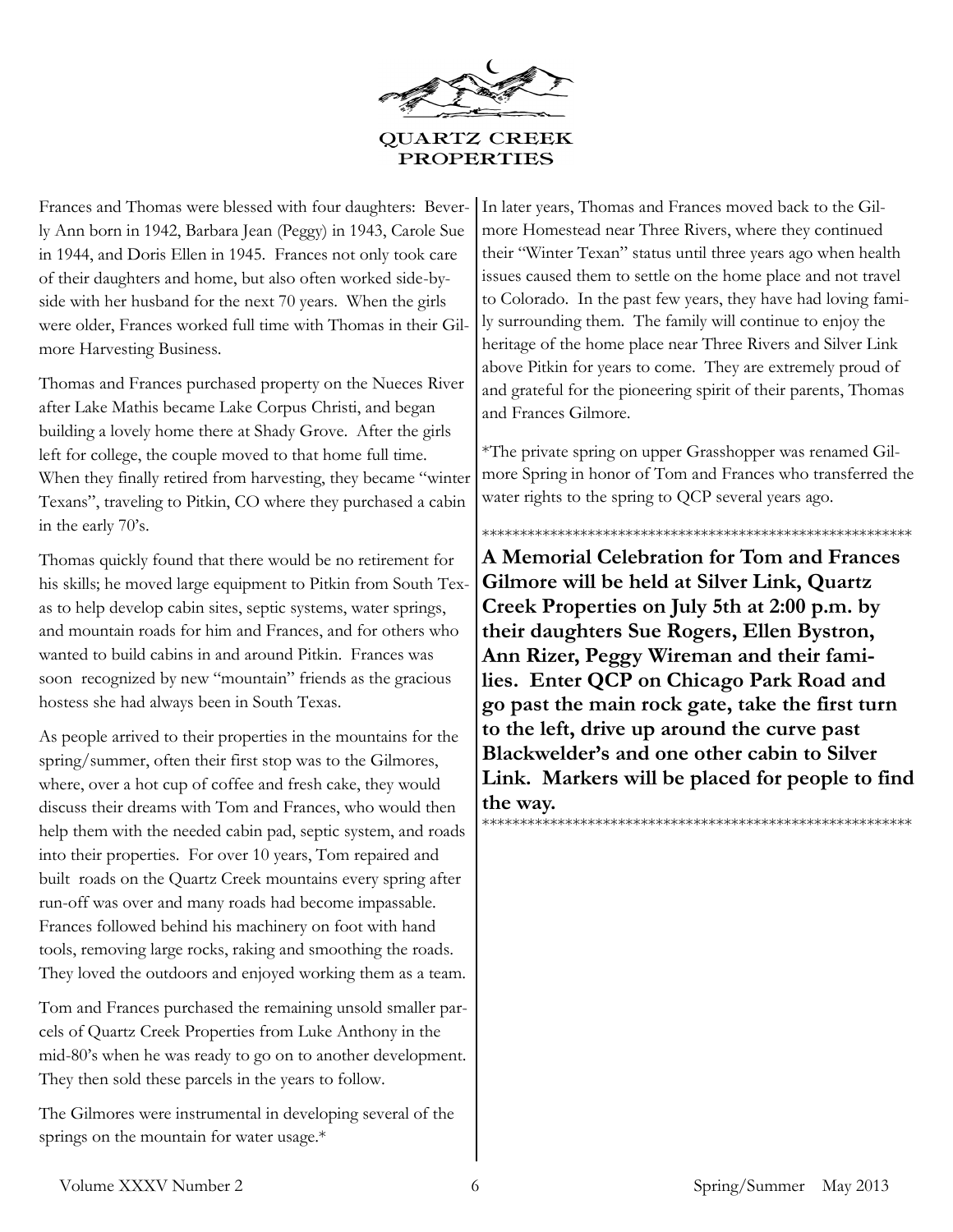

#### **WE NEED YOUR HELP!**

Dear QCP property owners,

The Quartz Creek Property Owners Association (QCPOA) relies heavily on volunteer labor. The seven member Board of Directors as well as non-board member committee chairpersons, all work on a volunteer basis, donating their time for no payment. In addition, every year we have numerous members that devote many hours of their time helping with various projects for our mountain community.

As an example, this past summer, the Association acquired a small property that will eventually be used as a deposit area for the many piles of stumps that are currently piled along our roads, left over from road improvement projects. To make this property serve our intended purpose, it needed to be largely cleared of trees. To make this a reality, we had over 30 property owners who donated a total of 365 hours of labor over several workdays. This saved the Association several thousand dollars in labor costs.

Additionally in 2012, we had many other owners donate their time in various tasks including erecting new signage, working on our springs, marking trees for thinning, pitching rocks off the roads, maintaining our Association website, and other Association tasks.

Your volunteer officers, volunteer committee chairs, and volunteer owners work largely unobserved by our 400 strong band of members. These are the members that can and do put their "sweat equity" into Quartz Creek Properties.

Also largely unobserved are those members that choose to donate money to the Association. These donations can be for the general fund or they can be designated for a specific area such as roads or springs.

The Board recognizes that not all members are able to donate their labor, due either to time or physical limitations. To those members, we ask that you consider making a monetary donation to QCPOA. Our annual dues are minimal at only \$140 per property. Compared to almost any other homeowners association, this is a real bargain.

Our list of projects needing attention is long; too long in comparison to our limited budget. Roadwork is expensive and we have many roads still in need of improvement. Especially important is improvement of our major roads so that in the case of a wildfire, our owners can escape the mountain safely while at the same time emergency response vehicles can access the mountain.

We now have a place to haul those stump piles to improve fire safety and the appearance of our roadways. Yet stump hauling is not within our current budget. We also have an owner that is willing to donate to the Association hundreds of truckloads of tailings to gravel our roads, enough tailings to cover ALL of the major roads on the mountain. The material is free, but we need to pay for the trucking costs. Again, our limited budget is preventing us from taking full advantage of this offer. We need your help!

Please consider making a donation to QCPOA. Let us know how you would like to see your money used, or you can make an unspecified donation to be used where the Board sees the most urgent need. Any donation you can afford would be another step in our continuing efforts to improve our mountain and our community.

Thank you! YOUR Board of Directors

#### **(Please detach here and mail with check)**

**\*\*\*\*\*\*\*\*\*\*\*\*\*\*\*\*\*\*\*\*\*\*\*\*\*\*\*\*\*\*\*\*\*\*\*\*\*\*\*\*\*\*\*\*\*\*\*\*\*\*\*\*\*\*\*\*\*\*\*\*\*\*\*\*\*\*\*\*\*\*\*\*\*\*\*\*\*\*\*\*\*\*\*\*\*\*\*\*\*\*\*\*\*\*\*\*\*\*\*\*\*\* DONATIONS TO QCPOA**

| SPECIFIED DONATIONS:                                                                                                                                                                                                                                                                                                                               |  |
|----------------------------------------------------------------------------------------------------------------------------------------------------------------------------------------------------------------------------------------------------------------------------------------------------------------------------------------------------|--|
| Road improvements                                                                                                                                                                                                                                                                                                                                  |  |
| Stump removal                                                                                                                                                                                                                                                                                                                                      |  |
| Springs                                                                                                                                                                                                                                                                                                                                            |  |
| Stocking Pond with Fish                                                                                                                                                                                                                                                                                                                            |  |
| Other                                                                                                                                                                                                                                                                                                                                              |  |
| UNSPECIFIED DONATION FOR GENERAL FUND                                                                                                                                                                                                                                                                                                              |  |
|                                                                                                                                                                                                                                                                                                                                                    |  |
| TOTAL DONATION ENCLOSED:                                                                                                                                                                                                                                                                                                                           |  |
|                                                                                                                                                                                                                                                                                                                                                    |  |
| $\mathbf{1}$ $\mathbf{1}$ $\mathbf{1}$ $\mathbf{1}$ $\mathbf{1}$ $\mathbf{1}$ $\mathbf{1}$ $\mathbf{1}$ $\mathbf{1}$ $\mathbf{1}$ $\mathbf{1}$ $\mathbf{1}$ $\mathbf{1}$ $\mathbf{1}$ $\mathbf{1}$ $\mathbf{1}$ $\mathbf{1}$ $\mathbf{1}$ $\mathbf{1}$ $\mathbf{1}$ $\mathbf{1}$ $\mathbf{1}$ $\mathbf{1}$ $\mathbf{1}$ $\mathbf{$<br>$\mathbf{L}$ |  |

Please make checks payable to QCPOA and mail to:

QCPOA PO Box 39 Pitkin, CO 81241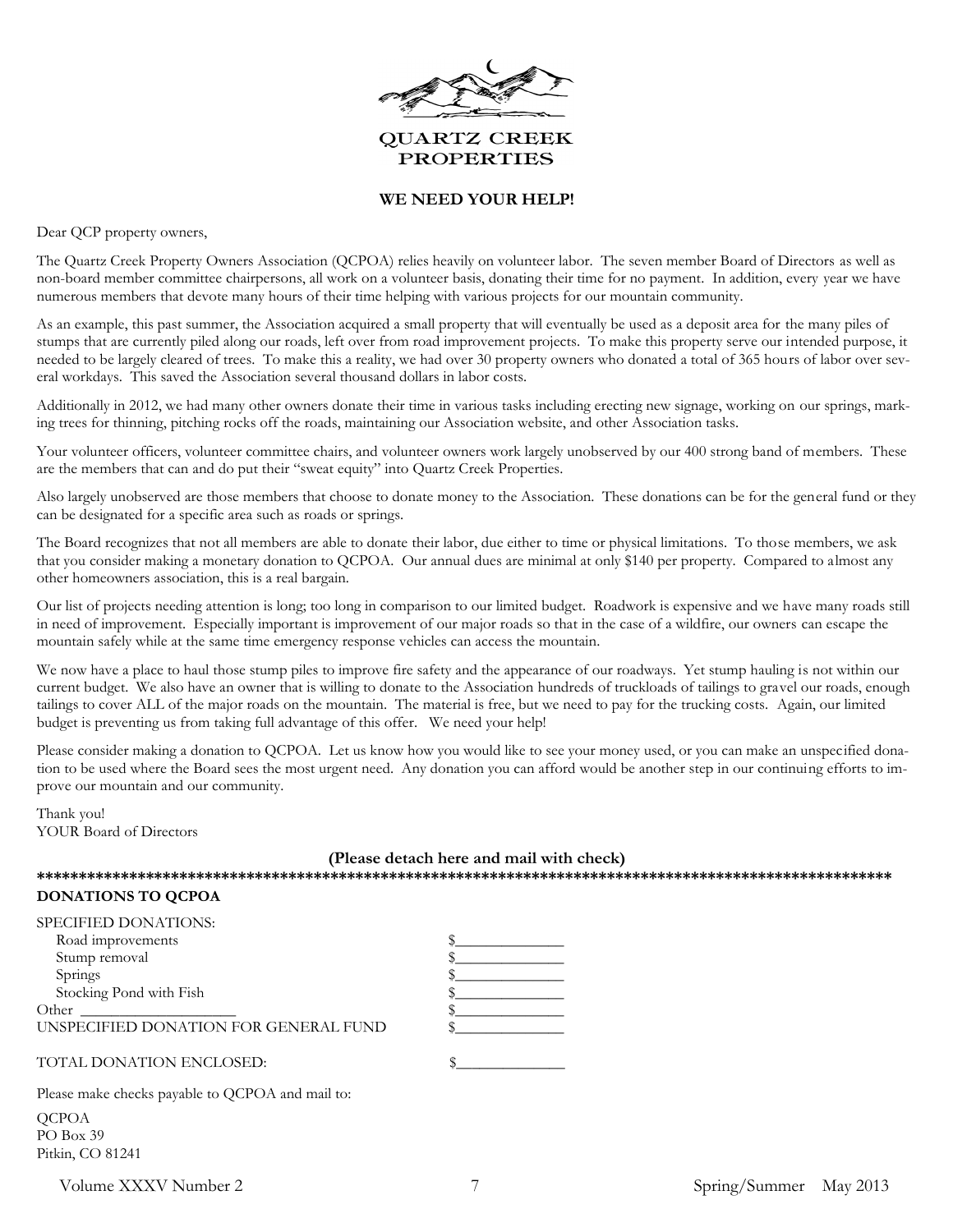

# **QCPOA PROPOSED BUDGET 2014 (WITH NO DUES INCREASE)**

# **QCPOA PROPOSED BUDGET 2014 (WITH DUES INCREASE OF \$30)**

| <u>Income:</u>                    |                | <u>Income:</u>                    |                        |
|-----------------------------------|----------------|-----------------------------------|------------------------|
| Dues: (\$140 per property)        | \$55,160       | Dues: (\$170 per property)        | \$66,980               |
| (assumes 4 non-payers)            |                |                                   | (assumes 4 non-payers) |
| Other income                      | 600<br>\$      | Other income                      | 600<br>\$              |
| (donations, interest)             |                | (donations, interest)             |                        |
| Construction fees                 | 1,000<br>\$    | Construction fees                 | 1,000<br>\$            |
| Donations at annual mtg for FD \$ | 500            | Donations at annual mtg for FD \$ | 500                    |
| Total income:                     | \$57,260       | Total income:                     | \$69,080               |
| Expenses:                         |                | Expenses:                         |                        |
| Accounting                        | \$<br>900      | Accounting                        | \$<br>900              |
| <b>Bank Charges</b>               | \$<br>30       | <b>Bank Charges</b>               | \$<br>30               |
| Donations (PHCA & FD)             | 900<br>\$      | Donations (PHCA & FD)             | \$<br>900              |
| Trash                             | 3,000<br>\$    | Trash                             | \$<br>3,000            |
| Insurance                         | 2,000<br>\$    | Insurance                         | 2,000<br>\$            |
| Legal                             | 3,200<br>\$    | Legal                             | 3,200<br>\$            |
| Office Expenses                   | 400<br>\$      | Office Expenses                   | 400<br>\$              |
| Postage                           | \$<br>550      | Postage                           | 550<br>\$              |
| <b>Stocking Pond</b>              | \$<br>$\theta$ | <b>Stocking Pond</b>              | \$<br>1,400            |
| Road Signs                        | \$<br>3,000    | Road Signs                        | 3,000<br>\$            |
| Supplies                          | \$<br>300      | Supplies                          | \$<br>300              |
| Roads                             | \$32,180       | Roads                             | \$39,200               |
| Springs                           | \$<br>800      | Springs                           | 1,500<br>\$            |
| Reserve Fund                      | 5,000<br>\$    | Reserve Fund                      | 5,000<br>\$            |
| Tree Removal                      | 5,000<br>\$    | Tree Removal                      | 7,700<br>\$            |
| <b>Total Expenses:</b>            | \$57,260       | <b>Total Expenses:</b>            | \$69,080               |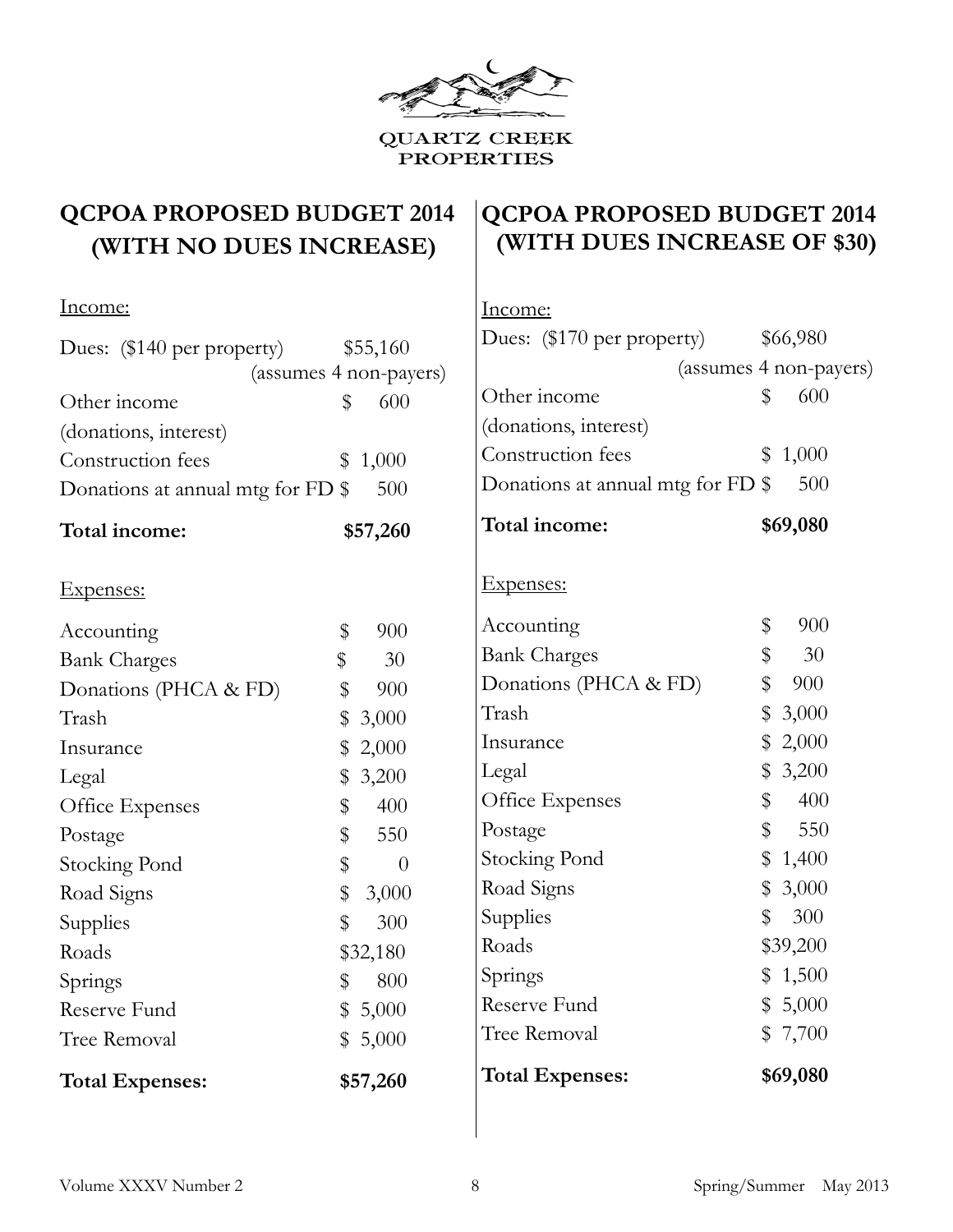

#### **NOTE: Please complete and return either this proxy or the ballot on the reverse side. DO NOT DO BOTH! If both are filled in, only the ballot will be valid.**

#### **Instructions:**

- 1. Fill in all blanks on the proxy **OR** the ballot.
- 2. If designating another member to vote your proxy, be **sure** that they will be attending the meeting in person.
- 3. Your signed proxy or ballot can be brought to the meeting by another person or can be sent in advance of the meeting (**must be received prior to start of meeting**) to:

**QCPOA** PO Box 39 Pitkin, CO 81241

OR you may email your signed proxy or ballot to [QCPOA@comcast.net](mailto:QCPOA@comcast.net) **prior** to the meeting.

## **Proxy for 2013 Annual Meeting of QCPOA**

(fill in name)

The undersigned, being a member of Quartz Creek Property Owners Association, a Colorado nonprofit corporation, appoints:

Check one: \_\_\_ another QCPOA member\_\_\_\_\_\_\_\_\_\_\_\_\_\_\_\_\_\_\_\_\_\_\_\_\_\_\_\_\_\_\_\_\_\_\_\_\_\_\_\_\_**Who I know will be in attendance**

**OR**

the Board of Directors

To be my lawful proxy and represent me at the annual meeting of the members of the corporation, and at any adjournment of the meeting, and to vote and act for me on any matter that may come before the meeting and take any other action which I would presumably take if present at the meeting.

|             |        | (print or type) |
|-------------|--------|-----------------|
|             |        | (print or type) |
|             |        |                 |
|             |        |                 |
|             |        |                 |
|             |        |                 |
| (Signature) | (Date) |                 |